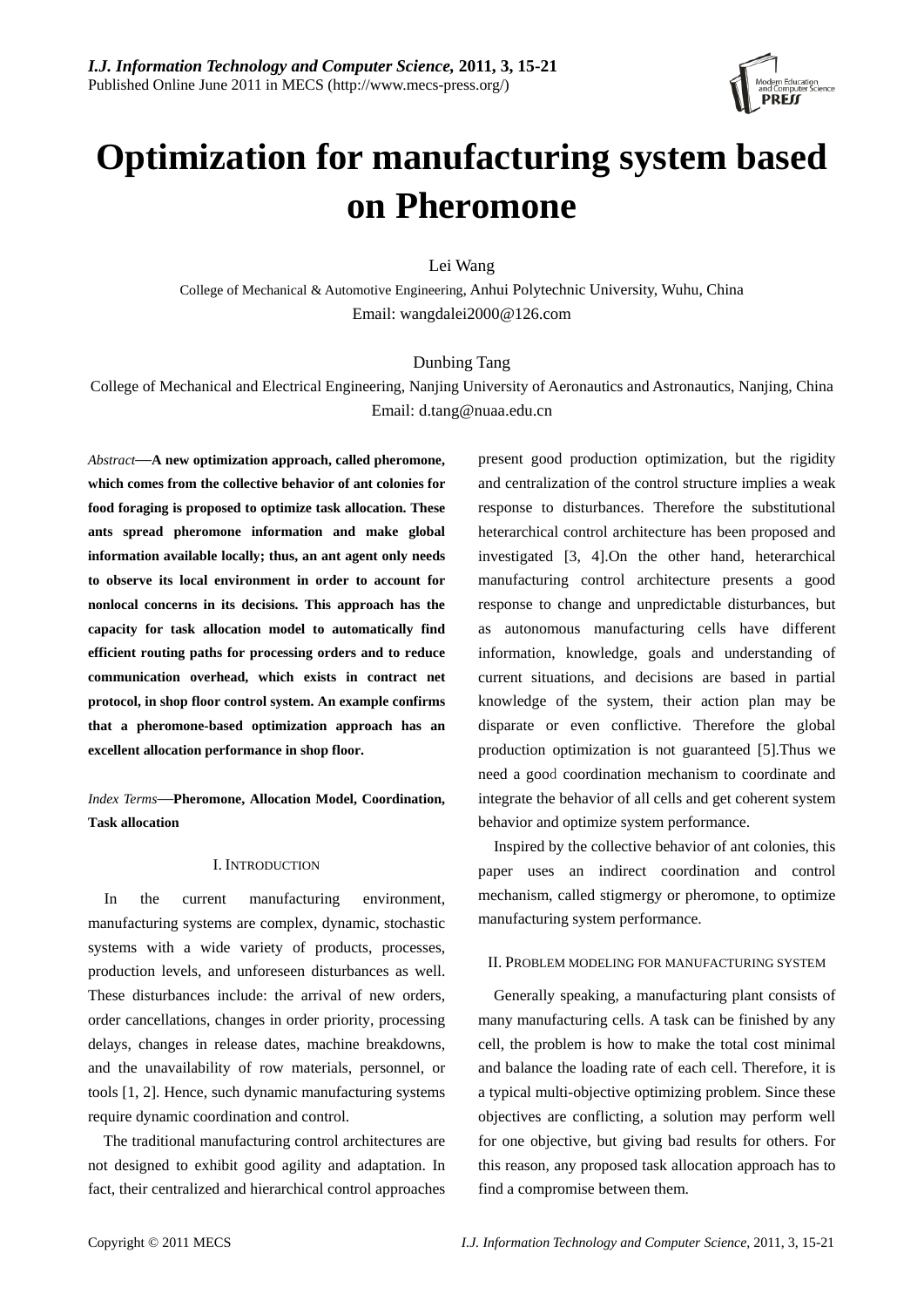In this section, a mathematical model is described firstly. The notations of this model are:

*j* : work piece;

*i* : manufacturing cell;

 $k:$  machine in cell  $i:$ 

 $t_{ijk}$ : processing time of work piece *j* on machine *k* of cell *i*;

 $d_i$  : due date of work piece *j*;

 $c_{ii}$ : the completion time for work piece *j* in cell *i*;

 $c_{ijk}$ : the completion time for work piece *j* on machine *k* 

of cell *i*,  $c_{ijk} = c_{ji(k-1)} + t_{jik}$ ;

 $\alpha_{ii}$ : processing cost per time unit for work piece *j* in cell *i*;

 $\beta_{ii}$ : storage charge per time unit for work piece *j* in cell *i*;

 $\gamma_{ii}$ : delay charge per time unit for work piece *j* in cell *i*;

 $Q_i$ : quantity of work piece *j* in an order;

 $T_{ii} = \max(0, c_{ii} - d_i)$ : the tardiness time of work piece *j* in cell *i*;

 $E_{ii} = \max(0, d_i - c_{ii})$ : the earliness time of work piece *j* in cell *i*;

 $f_1$ : total cost of an order in cell *i*;

 $f_2$ : processing cost for  $Q_i$  in cell *i*;

 $f_3$ : storage cost for  $Q_i$  in cell *i*;

$$
f_4
$$
: tardiness cost for  $Q_j$  in cell *i*;

 $f_5$ : the loading rate of cell *i*.

The model for the total cost of an order can be described as:

$$
f_1 = f_2 + f_3 + f_4 \tag{1}
$$

$$
f_2 = \sum_{k=1}^{m} \alpha_{ji} \times t_{jik} \times Q_j
$$
 (2)

$$
f_3 = E_{ji} \times \beta_{ji} \times Q_j \tag{3}
$$

$$
f_4 = T_{ji} \times \gamma_{ji} \times Q_j \tag{4}
$$

$$
f_5 = \frac{\max\{t_{jik}\} \times Q_j}{d_j} < 1
$$
 (5)

Eq.(1) presents the total cost which is composed of the processing cost for an order (Eq.(2)), the storage cost  $(Eq.(3))$  and the tardiness cost  $(Eq.(4))$ . The processing cost is the production of the machine cost per unit time, the required processing time for each work piece and the quantity of work piece in an order  $(Eq.2)$ ). The storage or the tardiness cost is the product of the difference between actual finishing time and the due time, the unit storage or tardiness, and the quantity of work piece in an order  $(Eq.(3)$  and the tardiness cost  $Eq.(4)$ ).  $Eq.(5)$ presents the largest loading rate of cell *i* must less than 1.

Traditional solution is based on contract net protocol (CNP), namely, for each potential task released from the upper level shop floor agent (or controller), the cell agents (or controllers) in the lower level will compute the required manufacturing cost. The computed amounts will be submitted back to the shop floor agent (or controller). Then, the shop floor agent (or controller) will decide on a proper manufacturing cell to perform the task based on the submitted costs and the loading balance among the subordinate cells [6]. In addition, the agent (controller) of the authorized cell will be responsible for monitoring the progress of the task. This approach has the limitation in communications overhead mentioned above. Such communication overhead decreases the cell agent (controller) decision making response to disturbances in the system, and makes cell agents (or controllers) spend more time processing messages than doing the actual tasks; therefore the system's performance will decrease. Especially when the system becomes complex, the deadlock phenomenon may occur. In order to solve these problems, a pheromone-based coordinated mechanism is adopted, and the detailed description of this coordination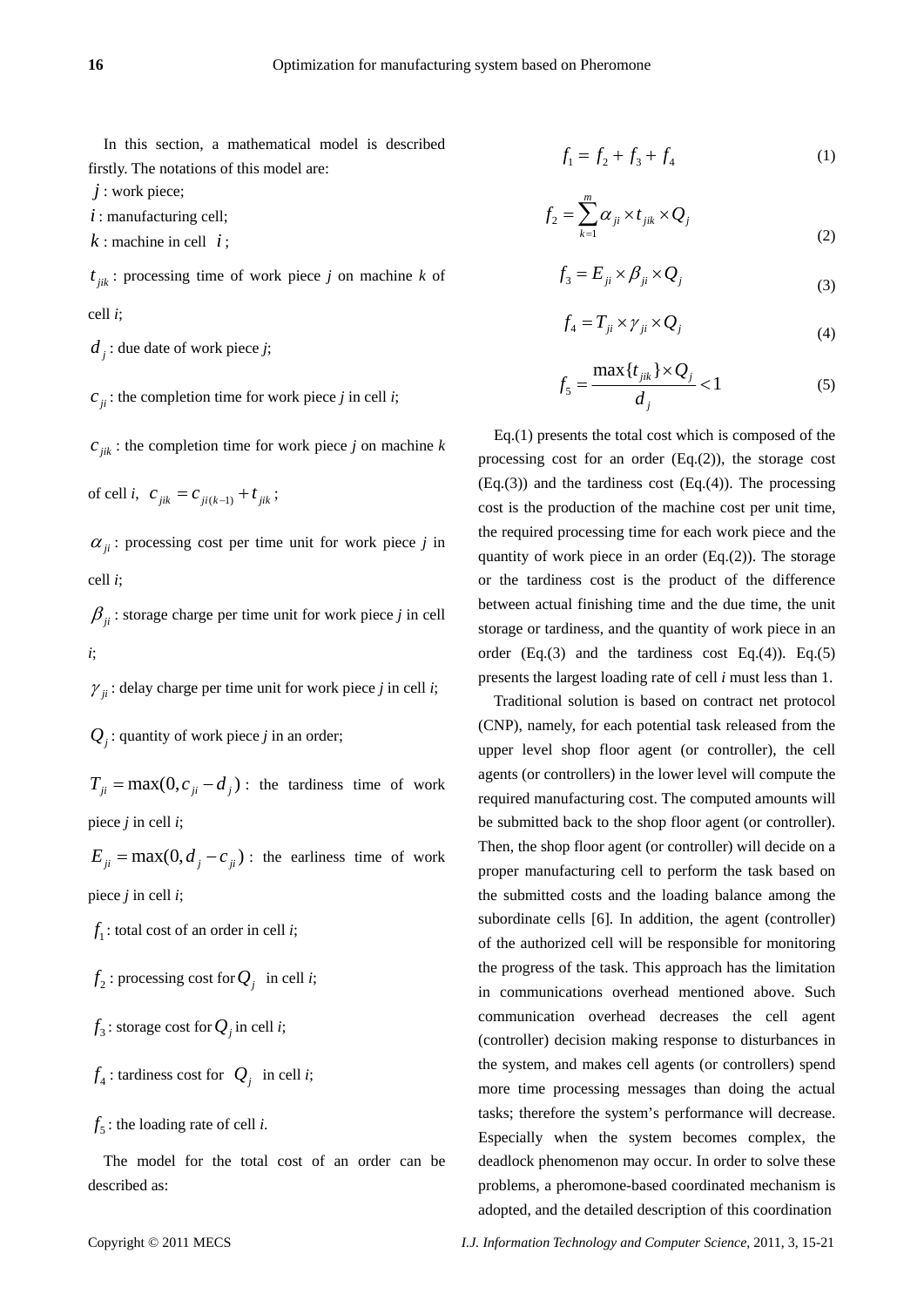mechanism is presented in section 3.

# III. PHEROMONE-BASED OPTIMIZATION FOR MANUFACTURING SYSTEM

This coordination is based on the sign-based stigmergy of food foraging ants to integrate the shop floor control system. Pheromones are used as communication mediator. Since those ant agents are not able to perform a direct communication, ant agents need to lay down pheromones in the environment to let other ant agents interpret, and take them into consideration during decision-making. In order to spread pheromones, physical agents (product, order, cell and resource agents) create ant agents. These ant agents travel virtually across the plant topology to retrieve and disseminate information analogous to the food foraging ants from an ant colony.

In this coordination process, ant agents have a specified propagation direction. They can move ''upstream'' or ''downstream'' through the distributed location and carry a pheromone with them in the direction. Ant agents from cell agents move upstream and ant agents from order agents move downstream. And the pheromone is updated and stored at a given frequency on public blackboard in order to be utilized by local cell agents.

The pheromone information, which is transferred from shop floor agent downstream can be represented triple as  $(o, p, i)$ , where

- (1) *o* is the order information, including order type, the quantity of the order.
- (2) *p* is the product information, including product type, the quantity of the product.
- (3) *i* is the processing information, including processing steps and needing machines, processing cost and due date, etc.

However, the pheromone information, which is transferred from cell agents upstream can be represented triple as (cell ID,  $c$ ,  $l$ ), where

- (1) cell\_ID is the cell identifier.
- (2) *c* is the total processing cost.

(3) *l* is the information of loading rate of cell.

As soon as an order arrives at the shop floor, each order agent creates an order ant agent. And the order ant agent carries the following information: (*o*, *p*, *i*). With this information, the order ant' agent follows the steps below to find an attractive cell to be finished:

*Step* 1: an order ant agent lays down the pheromone information  $(o, p, i)$  on the public blackboard.

*Step* 2: each cell agent creates a cell ant agent to perceive the information  $(o, p, i)$ .

*Step* 3: If each cell has the capability to finish it, then each cell ant agent carries the pheromone information (cell\_ID, *c*,*l*) upstream and lays down on the public blackboard.

*Step* 4: When order ant agent has found a proper processing cell with the minimal processing cost to reserve, the order agent ant checks whether it is reserved before.

If (an order ant agent has not yet reserved the cell) Then {

Reserve the pheromone information (cell\_ID, *c*, *l*) of this cell;

```
}
```
Else

{

{

Order ant agent has to do a validity check:

```
If (l<1) Then
```

```
{
```
Dispatch this order to this cell ID, and update the pheromone information (cell\_ID, *c*, *l*).

```
} 
If (l>1) Then
 {
```
Dispatch this order to other cell-ID, which has a good compromise between processing cost and loading rate, and reserve the pheromone information (cell\_ID, *c*, *l*).

```
}
```
}

}

*Step* 5: Place the pheromone on the public blackboard that informs the order agent about its selecting result. *Step* 6: Repeat from *Step* 1 to *Step* 5;

*Step* 7: Stop until all orders select proper cell to finish them.

IV. ADAPTATION CONTROL FOR DISTURBANCES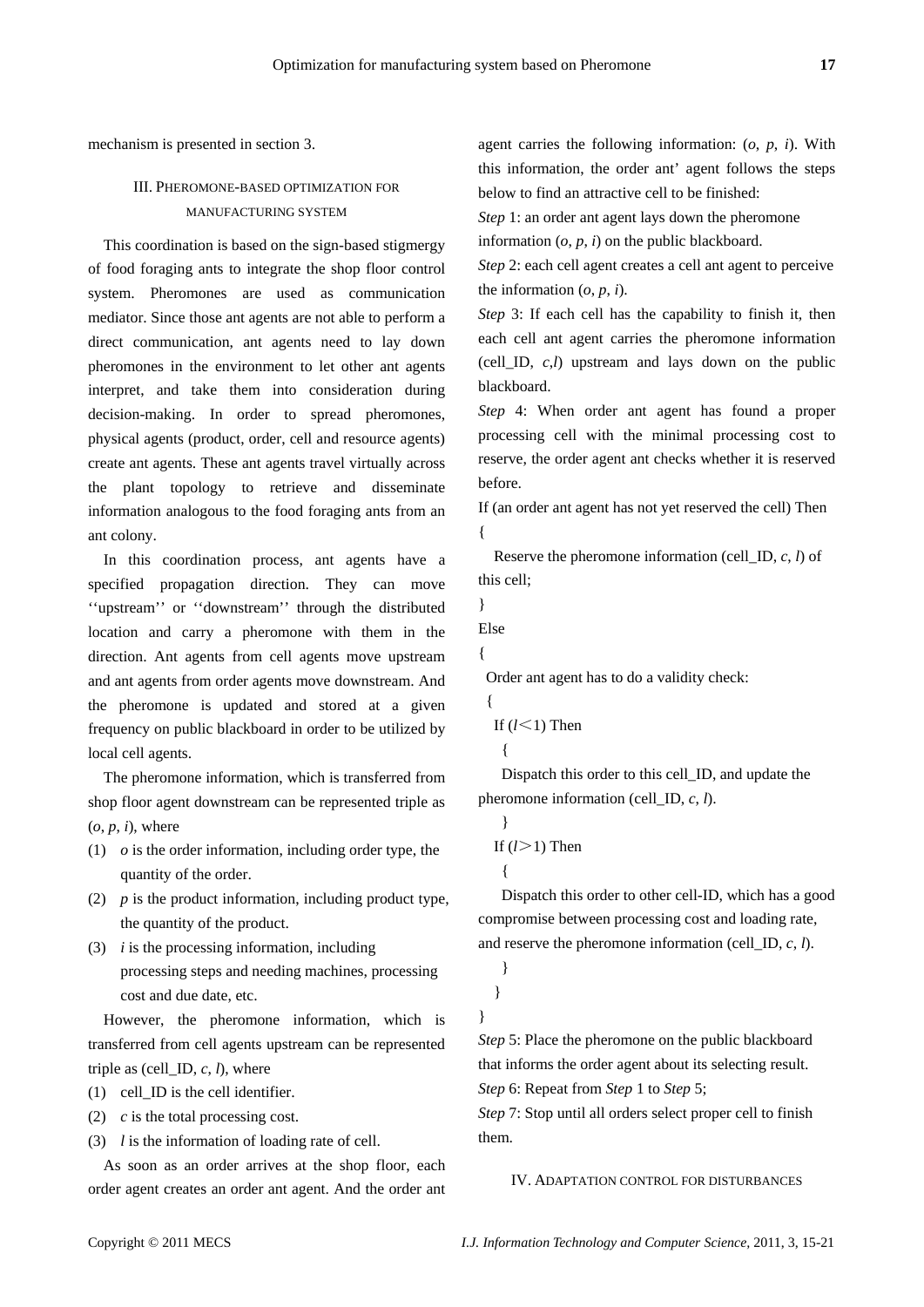There are many sources of uncertainty in real-world manufacturing system, which trigger disturbance events in dynamic adaptation control manufacturing system. Generally speaking, there are two types of disturbances, namely, resource-related disturbance, and source-related disturbance [1].

- (1) Resource-related disturbance refers to the disturbance caused by unreliability coming from resources (machines) in the shop, including machine breakdown and machine recovery. The unreliability is expressed in terms of mean time between failure (MTBF) and the mean time to repair (MTTR).
- (2) Source-related disturbance refers to the disturbance caused by the changes in production orders, including new order/job arrival and existing order/job cancellation.

The resource-related disturbance is considered in this work. Fig.1 shows the progress of adaptive coordination and control the condition of a malfunction machine by using pheromone like techniques.

- (1) In stationary state (Fig.1 (a)), task allocation is executed by using pheromone-based coordination and control techniques mentioned in section 4.2.
- (2) In the case of a machine malfunction  $(m_3)$  (Fig.1 (b)), the operational entity creates an ant agent to propagate pheromone information to its cell controller firstly during recovering from the malfunction, the pheromone information includes the order number, unfinished quantities and required machine type.
- (3) And then, the cell controller creates a number of cell ant agents to propagate the pheromone information to other cell controllers (coordination controllers) and the upper level shop floor controller (supervisory controller). Other cell controllers and the supervisory controller sense the pheromone information.
- (4) For those cells with similar types of machines, which have abilities to finish the related task, their related cell controllers will create cell ant agents to propagate the pheromone information to the needing cooperation cell, the pheromone information includes the finished time, processing cost, loading rate and machine number.
- (5) Aiming at the pheromone information submitted by other cell ant agents, the cell ant agent will make comprehensive comparison by combining the finished time, processing cost with loading rate of each cell, then selects a proper machine  $(m_4)$ , as shown in Fig.1 (c), to process the task, which needs to be processed on the malfunction machine  $(m_3)$ .
- (6) If there are conflicts in the use of machines, the supervisory controller will stand out to resolve conflicts among schedules. Finally they reorganize themselves into different dynamic logical manufacturing cells.
- (7) After the recovery from the malfunction, the operational entity ends the propagation of the pheromone information, and the system evolves to the initial distributed control structure, as shown in Fig.1 (a).

it can be found from the above mentioned that, like the task allocation and scheduling process, abnormal conditions are also handled by using pheromone like techniques. Also, deadlocks that may occur among cell controllers during the negotiation period can be avoided by using this technique. To sum up, the coordination and control for manufacturing system based on pheromone technique embodies good agility, controllability, stability, intelligence, adaptability, and robustness.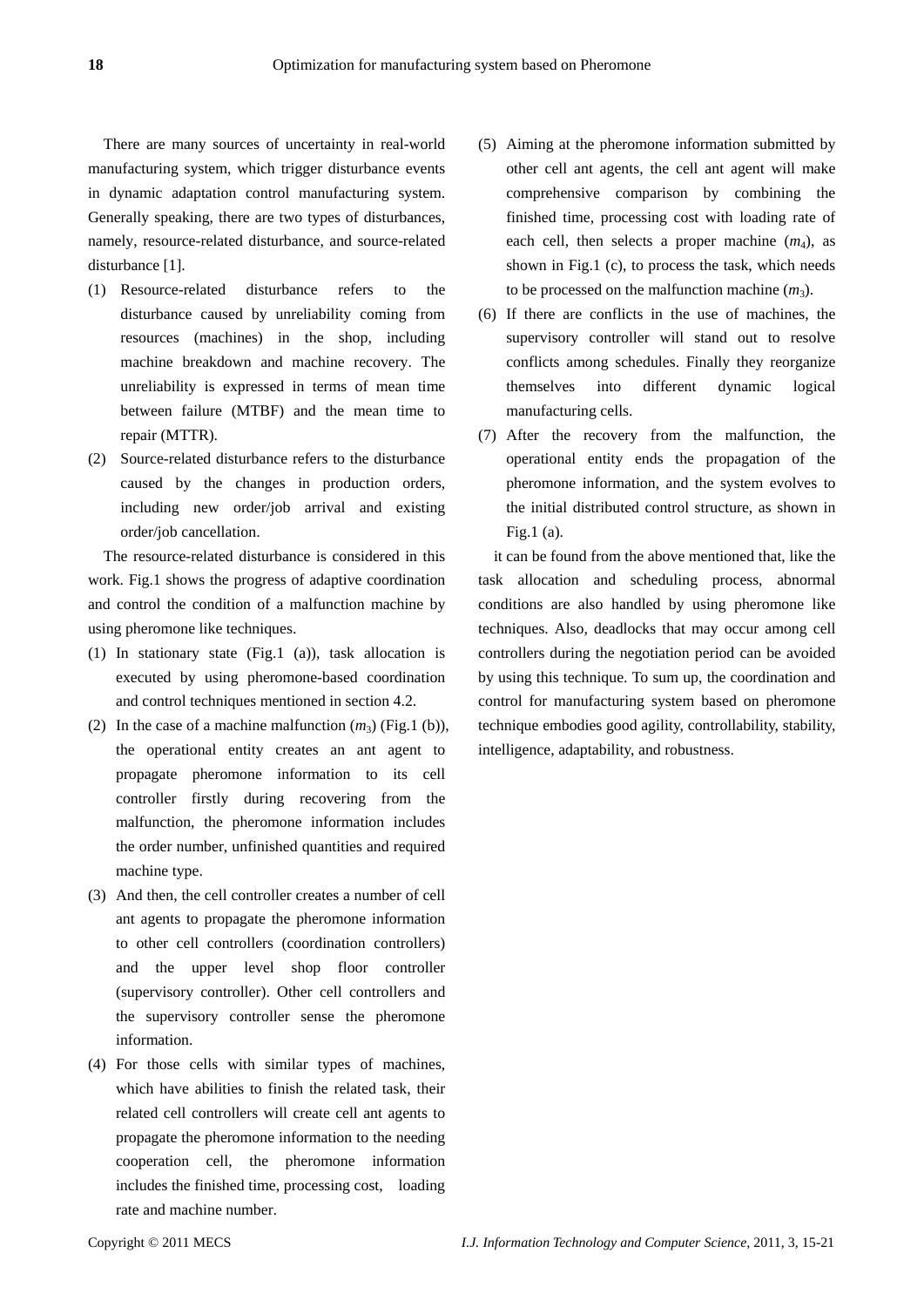

(c) Dynamic adaptive coordination control result



#### IV. EXAMPLE AND RESULTS

In this section, an example for task allocation with four orders is used to test the proposed coordination and control mechanism based on the pheromone approach. There are three manufacturing cells and twelve machines which include three machines 1, three machines 2, three machines 3 and three machines 4. Each cell include four machines, namely, one machine 1, one machine 2, one machine 3 and one machine 4.The production information is shown in Table I. Each order can be finished by any cell, taking order A001 for example, it can be machined in cell\_1, and the production sequence of the order A001 in cell\_1 is machine 2, machine 3 and machine 4. The required processing time for machine 2 of cell\_1 is 18 time unit. The required processing cost per time unit is 25, and others have the same meaning. Table II shows information of due date, storage cost per time unit and tardiness cost per time unit about orders.

According to the steps mentioned in section 4.2, the concrete steps are shown as following:

*Step* 1, an order A001 ant agent moves downstream and lays down the pheromone information  $(o, p, i)$  on the public blackboard.

*Step* 2, each cell agent of the three creates a cell ant agent respectively to perceive the information  $(o, p, i)$ .

*Step* 3, after transferring to the computing result information, each cell ant agent carries the pheromone information (cell\_ID, *c*,*l*) upstream and lays it down on the public blackboard, namely, cell\_1 pheromone information is (cell\_1, 6915, 0.51), cell\_2 pheromone information is  $\text{(cell\_2, 5063, 0.65)}$ , and cell $\text{I}3$ pheromone information is (cell\_3, 6545, 0.43).

*Step* 4, the order A001 ant agent perceives the pheromone information placed by three cell ant agents, and selects a proper cell, namely, cell\_2, to finish it.

Step 5, the order A001 ant agent checks whether it is reserved before. If not, reserve the cell\_2 pheromone information; if pheromone information of the cell\_2 has been reserved, then update its loading rate information, and checks whether *l*>1, if not, then the order A001 selects cell 2 to finish it, if *l*>1, then select other proper cell to finish it.

*Step* 6, repeat *step* 3- *step* 5, and at last, because the cell<sub>\_2</sub> has the minimal cost and its loading rate *, the* order A001 select cell\_2 to finish it.

By using the same approach, each order can select a satisfied cell to process it. The selecting results are shown in Table III.

As mentioned above, the major objectives for task allocation is to minimize the production cost and ensure that the loading rate of each manufacturing cell is less than 1. From this example, it can be found that orders A001 and A003 select cell\_2 to process them, because cell\_2 can process them with the least production cost, what's more, its loading rate is less than 1, as shown in Table III. Similarly, orders A002 and A004 select cell\_3 to process their jobs, although the cell\_2 has the least production cost, its loading rate is bigger than 1, therefore, they don't select cell\_2 to process them. In addition, the communication overhead can be reduced remarkably compared with contract net protocol.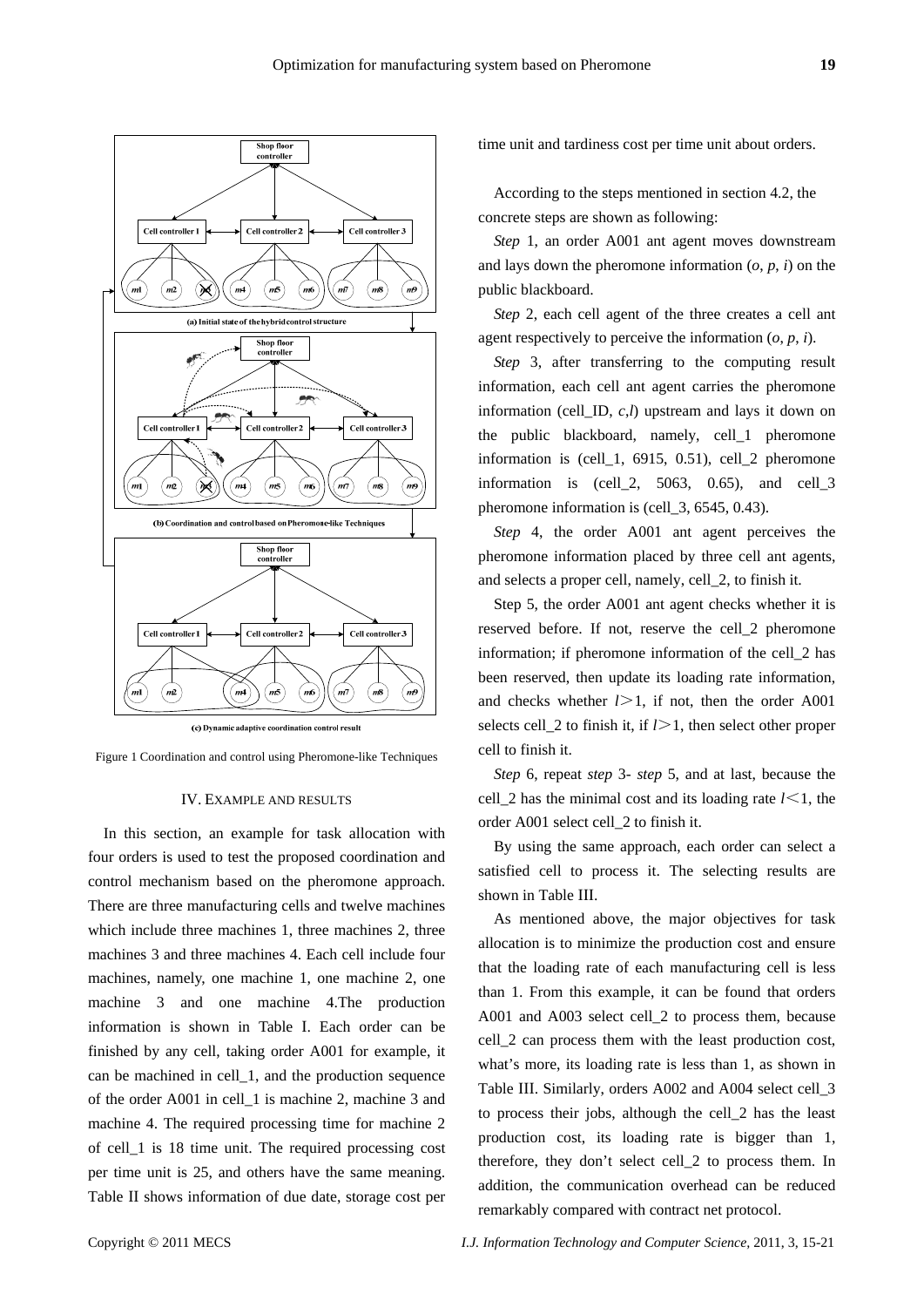| Order ID | Quantity       | Cell_ID | Production sequence/machine/processing time /cost per time unit |           |           |  |  |
|----------|----------------|---------|-----------------------------------------------------------------|-----------|-----------|--|--|
| A001     | 6              | 1       | 1/2/18/25                                                       | 2/3/12/20 | 3/4/15/30 |  |  |
|          |                | 2       | 1/1/25/10                                                       | 2/2/15/15 | 3/3/12/30 |  |  |
|          |                | 3       | 1/2/15/25                                                       | 2/3/10/25 | 3/4/15/30 |  |  |
| A002     | $\overline{4}$ | 1       | 1/2/18/25                                                       | 2/3/12/20 | 3/4/15/30 |  |  |
|          |                | 2       | 1/1/25/10                                                       | 2/2/15/15 | 3/3/12/30 |  |  |
|          |                | 3       | 1/2/15/25                                                       | 2/3/10/25 | 3/4/15/30 |  |  |
| A003     | 3              | 1       | 1/2/18/25                                                       | 2/3/12/20 | 3/4/15/30 |  |  |
|          |                | 2       | 1/1/25/10                                                       | 2/2/15/15 | 3/3/12/30 |  |  |
|          |                | 3       | 1/2/15/25                                                       | 2/3/10/25 | 3/4/15/30 |  |  |
| A004     | 5              | 1       | 1/2/18/25                                                       | 2/3/12/20 | 3/4/15/30 |  |  |
|          |                | 2       | 1/1/25/10                                                       | 2/2/15/15 | 3/3/12/30 |  |  |
|          |                | 3       | 1/2/15/25                                                       | 2/3/10/25 | 3/4/15/30 |  |  |

TABLE I. THE PRODUCTION INFORMATION ABOUT ORDERS

#### TABLE II.

#### THE DUE DATE AND OTHER INFORMATION ABOUT ORDERS

| Order_ID | Storage cost per time unit | Tardiness cost per time unit | Due time |
|----------|----------------------------|------------------------------|----------|
| A001     |                            |                              | 210      |
| A002     |                            |                              | 230      |
| A003     |                            |                              | 285      |
| A004     |                            |                              | 240      |

# TABLE III. THE SELECTING RESULTS FOR ORDERS

| Order ID | Due time | Cell 1 |      | Cell 2 |      | Cell 3 |      | Select results |
|----------|----------|--------|------|--------|------|--------|------|----------------|
|          |          | cost   |      | cost   |      | cost   |      |                |
| A001     | 210      | 6915   | 0.51 | 5063   | 0.65 | 6545   | 0.43 | Cell 2         |
| A002     | 230      | 4691   | 0.31 | 3434   | 1.09 | 4445   | 0.26 | Cell 3         |
| A003     | 285      | 3651   | 0.19 | 2533   | 0.89 | 3380   | 0.46 | Cell 2         |
| A004     | 240      | 5823   | 0.38 | 4449   | 1.46 | 5455   | 0.67 | Cell_3         |

# VI. CONCLUSION

In this paper an indirect cooperation and control mechanism for manufacturing system is presented that is based on coordination mechanism inspired by social insects. According to that, a pheromone-based task allocation and coordination control scheme was introduced. Based on pheromone technique, an example is given and a prototype implementation is established to

coordinate and control a hybrid shop floor control system. Experiments confirm that the proposed approach has excellent optimization performance and adaptability to disturbances and changes.

Pheromone-based coordination and control mechanism has the potential to solve the control problem for the shop floor control system. The main advantages of the pheromone concept are [7]: (i) a simple